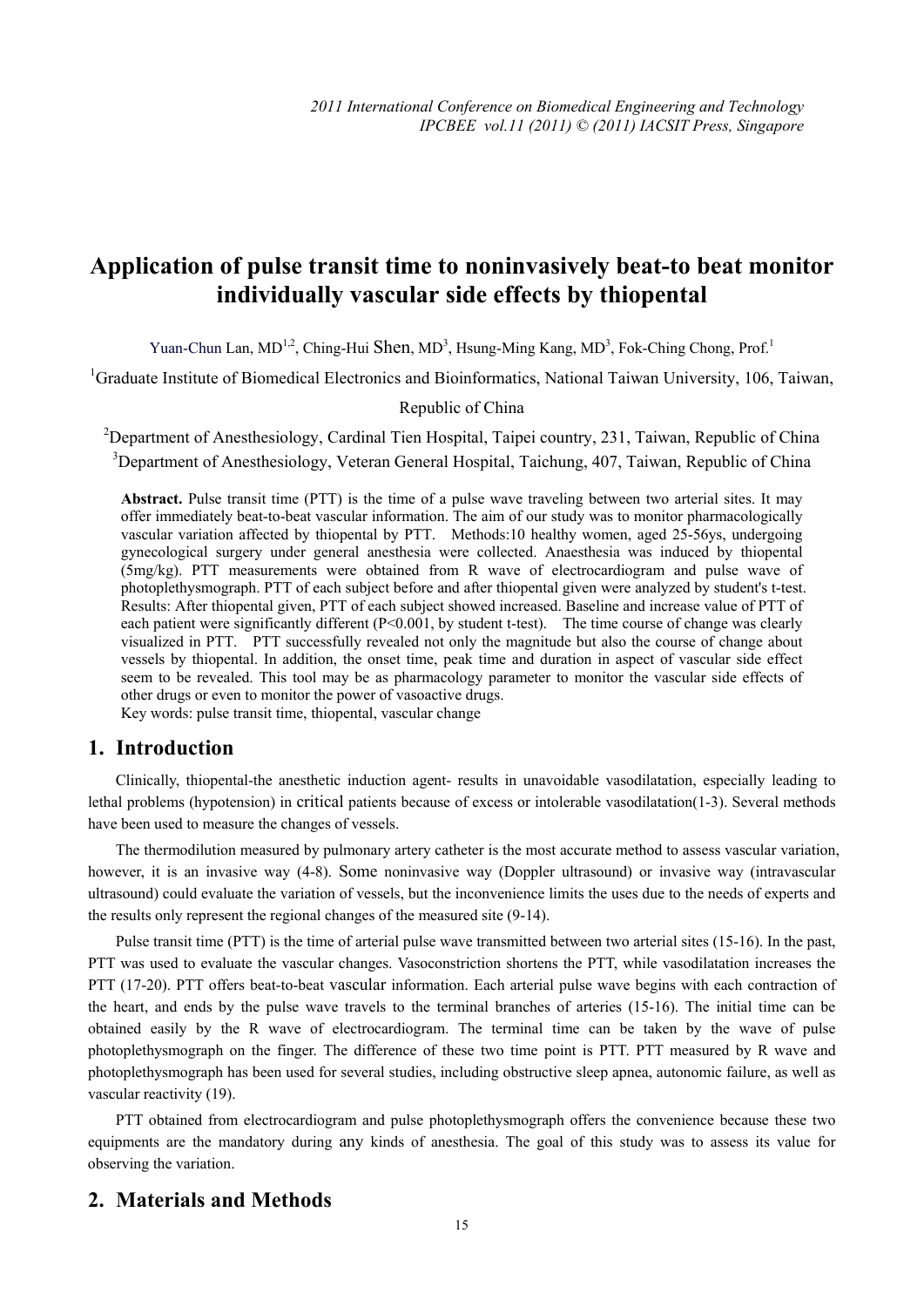Studies were approved by the local ethics committee. The written consent was obtained from 10 healthy women without any drug history, aged 25-56ys, and undergoing gynecological surgery under general anesthesia. All these patients were induced by thiopental (5mg/kg) which is the world widely used anesthetic induction agent. Because several drugs were given following the induction in the entire anesthesia course, we only recorded PTT before next drugs given.

The electrocardiogram was detected using a standard three-lead configuration (Lead II), with the signal sampled at 300 Hz. The pulse photoplethysmograph was placed on right index finger. PTT was detected between R-wave peak and the initial upstroke point of the pulse wave. (Figure 1)

Due to observing pharmacological characters on vessels, PTT data of each subject were divided to two parts. First part was the time before thiopental injection and it represented baseline value. Second part represented the time since thiopental injection. All values were calculated as means  $\pm$  SD and compared among subjects. The changes of PTT of each subject were analysis by student's t-test.

#### **3. Results**

All subjects were healthy. Average height and weight were 158.2 cm (SD=3.87) and 51.3 kg (SD=8.25), respectively. Preoperative electrocardiograms were normal in all subjects. PTT was recorded in each heart beat of every subject.

During the induction course of anesthesia, PTT in different period illustrated similar changes among all subjects. (Figure 2) This figure revealed that PTT gradually increased after thiopental given, and followed by the plateau. Mean baseline PTT of was 270.9 ms (SD=18.3). 36.82 sec (SD=4.05) after thiopental given to patient, PTT began to increase. The time course of increase of PTT could be revealed in all subjects. The mean interval was 41.12 sec (SD=13.14). The plateau of PTT was 344.82 ms (SD=28.32). Baseline and plateau of each patient were significantly different (P<0.0001, by student t-test). (Table I)

Table I. Mean PTT before and after thiopental given of each subject.

| Subject   | Mean<br>baseline<br>$PTT$ (ms) | increase after thiopental increased time point to<br>$(\sec)$ – onset time | Time of PTT starting to Time of PTT from initial Mean<br>plateau(sec) | plateau PTT in PTT<br>(ms) | Changes<br>(ms) |
|-----------|--------------------------------|----------------------------------------------------------------------------|-----------------------------------------------------------------------|----------------------------|-----------------|
| mean      | 270.9                          | 36.82                                                                      | 41 12                                                                 | 344.82                     | 71 17           |
| <b>SD</b> | 183                            | 4.05                                                                       | 13 14                                                                 | 28 32                      | 347             |

### **4. Discussion**

Moens-Korteweg's equation defines pulse wave velocity (PWV) in terms of the incremental Young's modulus of the arterial wall (21):

$$
PWV = \sqrt{(Eh/\rho D)}
$$
 equation 1.

Where E is the incremental Young's modulus, h is the thickness of the arterial wall and D is the diameter of the artery.

Documented evidences suggest that PTT which is inversely correlated to PWV (15, 20-21). In certain distance, pulse wave velocity determinates pulse wave transit time. Vasodilatation correlates with the changes of wall thickness or diameter of the artery. Hence, vasodilatation could change PTT.

Among all these 10 patients, the onset time of the vascular change by thiopental could be assessed clearly and immediately. It gave us the important information about the precise time that thiopental began to affect vessels.

Another interesting finding from this study was PTT could give us the time course that thiopental changed the vessels from initial increased time point to peak. This method is noninvasive and easy. In addition, it seems to be capable of observing the onset time, peak time and duration of vascular pharmacology, however, it needs future works to establish the relationship.

The plateau of PTT of each subject was statistical significant differences (P<0.0001) to baseline of PTT. The magnitude of variation was from 35.1 ms to 148.8 ms, and mean was 75.32 (SD=33.7) ms. In previous study, it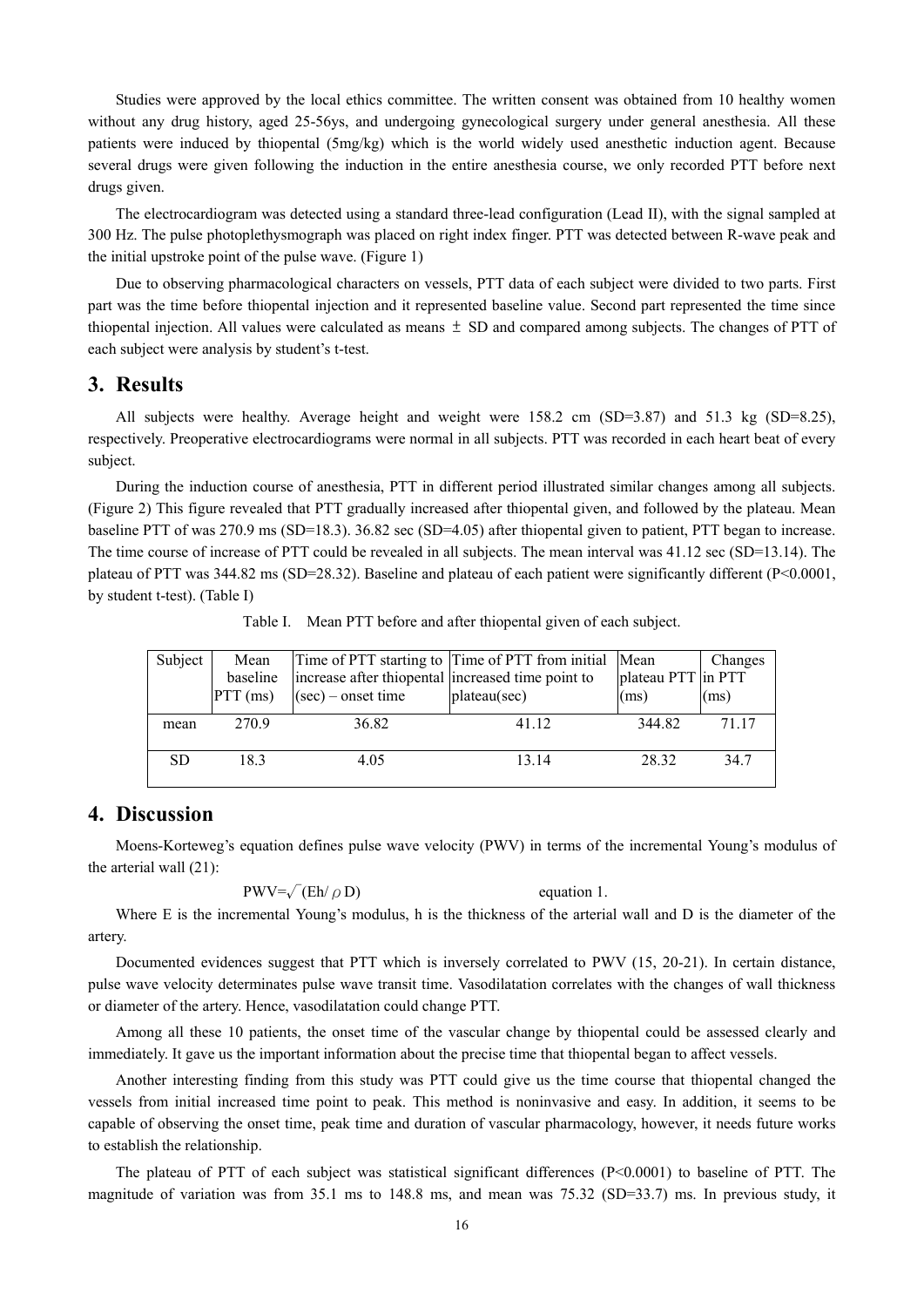illustrated 28.2 (SD=20.4) ms. The different results between the previous study and our study may due to that they measured the total effect of three drugs, and we used only thiopental. The magnitude of change may represent the power that thiopental affected vessel in each patient, however, the magnitude needs more study to quantify. The period of plateau might offer useful information that how long thiopental would affect the vessels. The magnitude of variation of Subject 10 was 148.8 ms. The phenomenon needs further study to research. PTT successfully revealed not only the magnitude but also the course of change by the vasoactive agent – thiopental. In addition, the onset time, peak time and duration in aspect of vascular effect seem to be evaluated.

#### **5. Conclusion**

The application of this simple physiologic measure may be able to assess the pharmacologic conditions of vasodilator drugs. The simple, non-invasive and beat-to beat measuring nature of PTT technique may then be considered as a possible surrogate of evaluating vascular change on pharmacology or pathology. In addition, electrocardiography and photoplethysmograph are mandatory equipments in any kinds of anesthesia and every intensive care unit. Both vasoconstrictor and vasodilator drugs are used commonly, especially in critical patient. Further studies are required to assess by this method.

#### **Figures**

Figure1. PTT was detected between R-wave peak and the initial upstroke point of the pulse wave. ECG=electrocardiogram, PPG=photoplethysmograph.

Figure 1



Figure2. The beat-to beat PTT of subject  $(1,5)$  showing the thiopental resulted in the similar picture. After thiopental given (arrow), PTT increased gradually and the trend could be seen. Plateau was also observed.



#### **6. References**

- [1] Eckstein JW, Hamilton WK, McCammond JM: The effect of thiopental on peripheral venous on peripheral venous tone. Anesthesiology 22:525-528 (1961)
- [2] Stella L, Torri G, Castiglioni CL: The relative potencies of thiopentone, ketamine, propanidid, alphaxalone and diazepam. A statistical study in man. Br J Anaesth 51:119-122 (1979)
- [3] Morgan DJ, Blackman GL, Paull JD, Wolf LJ: Pharmacokinetics and plasma binging of thiopental. II: Studies at cesarean section. Anesthesiology 54:474-480 (1981)
- [4] Swan HJ, Ganz W, Forrester J, Marcus H, Diamond G, Chonette D. *Catheterization of the heart in man with use of a flow-directed balloon-tipped catheter.* N Engl J Med 283:447-51 (1970)
- [5] Pinsky MR. Hemodynamic monitoring in the intensive care unit. Clin Chest Med 24:549-560 (2003)
- [6] Fegler G: Measurement of cardiac output in anesthetized animals by a thermodilution method. Q J Exp physiol 7:66-72 (1954)
- [7] Kelso LA:Complications associated with pulmonary artery catheterization. New Horizons 5:259-263 (1997)